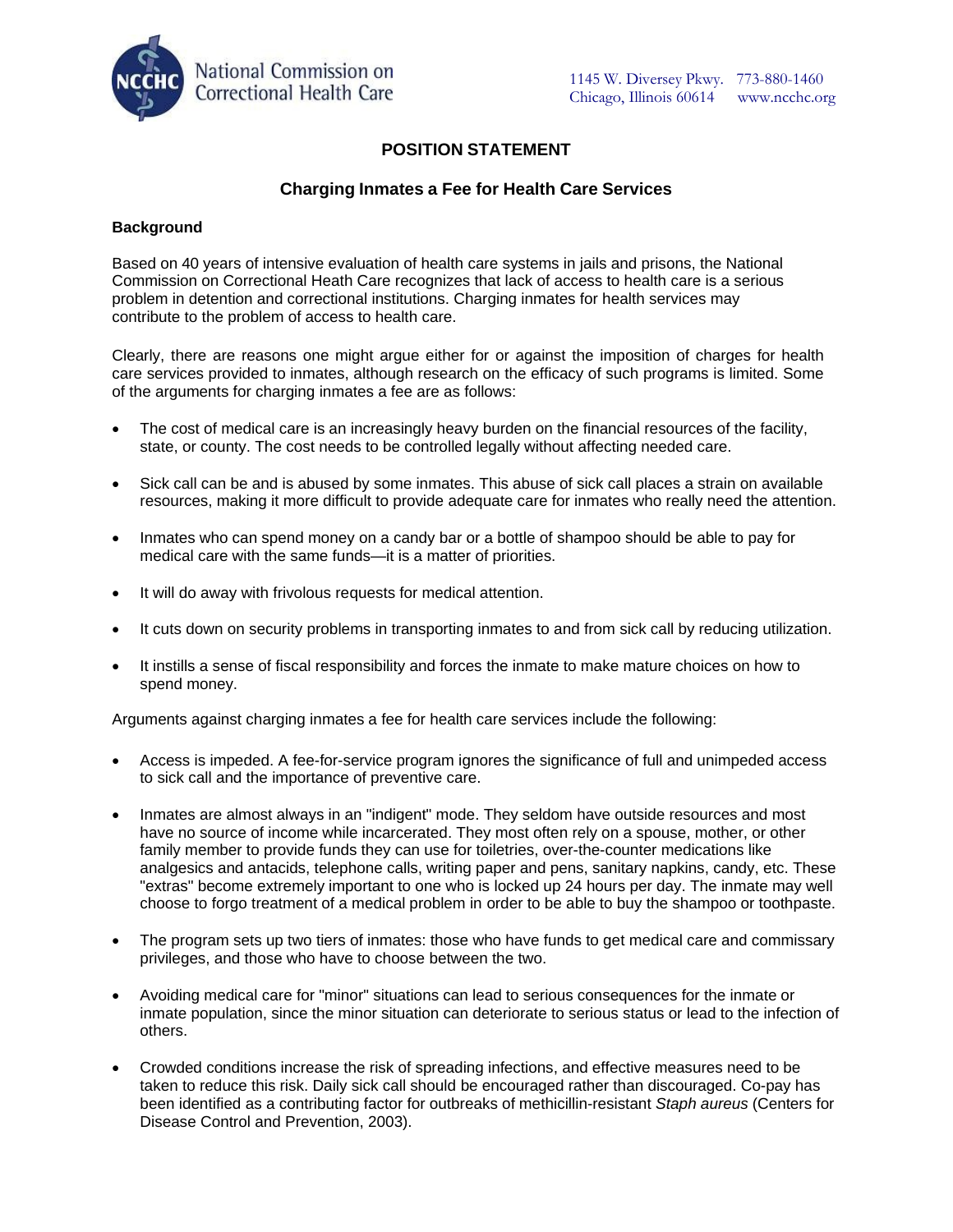- A properly administered sick-call program keeps costs down through a good triage system, which has a lower level of qualified staff see the complaining inmate first, with referral to higher levels of staff only as medically indicated.
- Charging health service fees as a management tool does not recoup costs; rather, when looking at the increased administrative work involved or the long-term effect of the program, charging health service fees can cost more to implement than what is recovered.
- Inmates frequently have low health literacy and may not understand the difference between medically significant and medically insignificant symptoms nor when it is important to seek medical services. Thus, it may be ineffective to expect inmates to determine when to pay for medical services.

## **Position Statement**

The National Commission on Correctional Health Care strongly believes that access to health care is at the foundation of any acceptable correctional health services program. Such access should not be obstructed, because without ready access to necessary health care services—as determined by qualified health staff—the health of the inmate population, as well as that of the staff and the public, may be jeopardized.

NCCHC recognizes that lack of access to health care remains among the most significant characteristics of jail, prison, and juvenile correctional systems in the United States. Because of their disproportionate poverty and incidence of drug use, inmates have higher morbidity and mortality from treatable serious medical problems. Therefore, NCCHC is opposed to the establishment of a fee-forservice or co-payment program that restricts patient access to care.

However, NCCHC recognizes that in some locales, legislation mandates fee-for-service programming, while in other locales, co-pay policy is largely a nonmedical decision. If a fee-for-service program is to be implemented, NCCHC recommends that it be founded on the principle that access to health services will be available to all inmates regardless of their ability to pay. To ensure that access to care is not impeded, the following guidelines should be followed:

- 1. Before initiating a fee-for-service program, the institution should examine its management of sick call, use of emergency services, system of triage, and other aspects of the health care system for efficiency and efficacy.
- 2. Facilities should track the incidence of disease and all other health problems before and after the implementation of the fee-for-service program. Statistics should be maintained and reviewed. The data should demonstrate that infection levels and other adverse outcome indicators, as well as incidents of delayed diagnosis and treatment of serious medical problems, are either consistent with or lower than the levels before implementation. Data that show an increase in infection levels or other adverse outcomes may indicate that the program is unintentionally blocking access to needed care.
- 3. All inmates should be informed of the details of the fee-for-service program on admission, and it should be made clear that the program is not designed to deny access to care. Inmates should have a full working knowledge of the situations in which they will or will not be assessed a fee as well as any administrative procedures necessary to request a visit with a health care provider.
- 4. Only services initiated by the inmate should be subject to a fee or other charges. No charges should be made for the following: admission health screening (medical, dental, and mental) or any required follow-up to the screening; the health assessments required by facility policy; emergency care and trauma care; hospitalization; infirmary care; perinatal care; in-house lab and diagnostic services; pharmacy medications to maintain health; diagnosis and treatment of contagious disease; chronic care or other staff-initiated care, including follow-up and referral visits; and mental health care, including drug abuse and addiction.